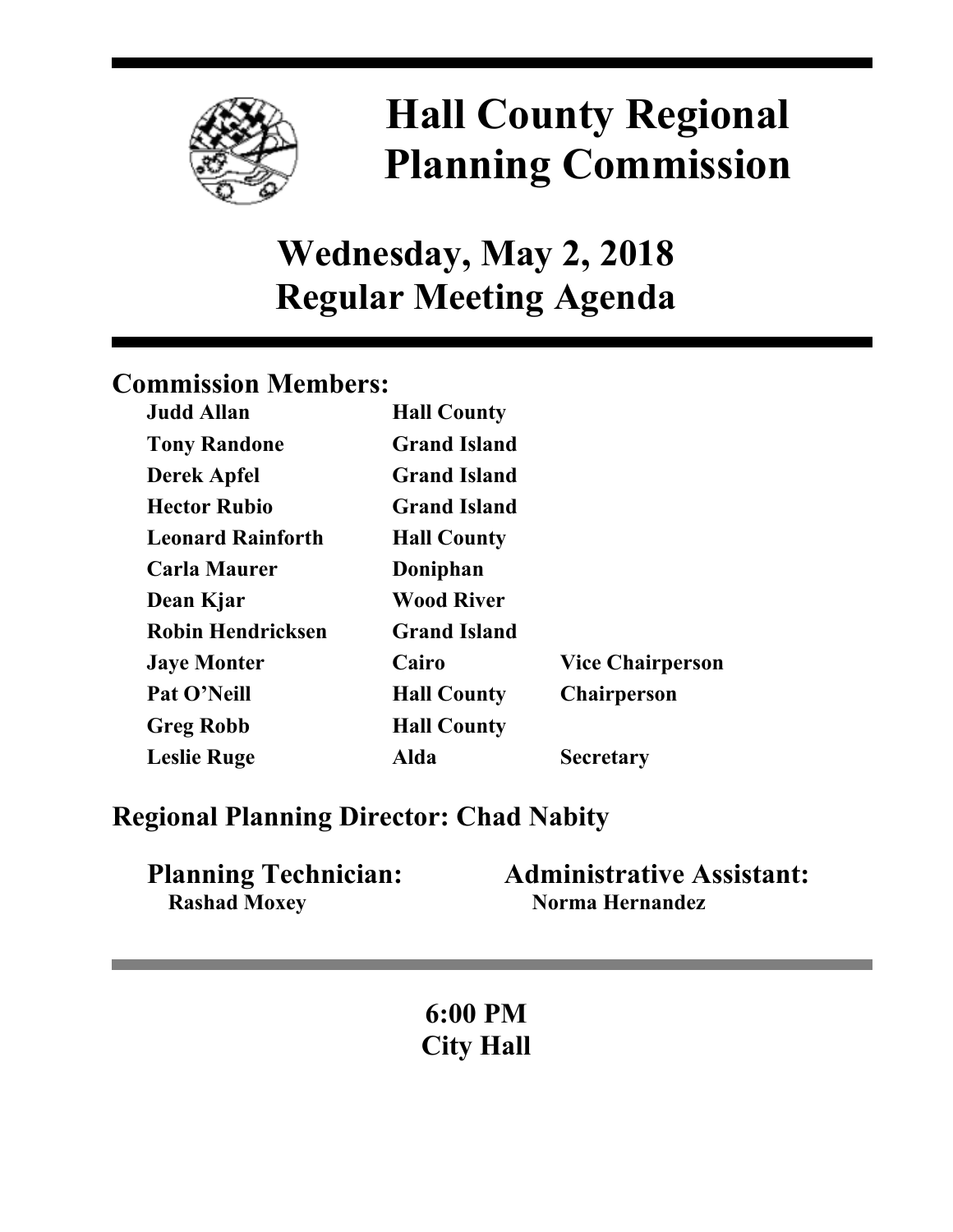#### **Call to Order**

#### **Roll Call**

#### **A - SUBMITTAL OF REQUESTS FOR FUTURE ITEMS**

Individuals who have appropriate items for City Council consideration should complete the Request for Future Agenda Items form located at the Information Booth. If the issue can be handled administratively without Council action, notification will be provided. If the item is scheduled for a meeting or study session, notification of the date will be given.

#### **B - RESERVE TIME TO SPEAK ON AGENDA ITEMS**

This is an opportunity for individuals wishing to provide input on any of tonight's agenda items to reserve time to speak. Please come forward, state your name and address, and the Agenda topic on which you will be speaking.

#### **DIRECTOR COMMUNICATION**

This is an opportunity for the Director to comment on current events, activities, and issues of interest to the commission.

#### **A - A - AGENDA**

A1 Agenda

#### **E - E - MEETING MINUTES**

**E1** Minutes of the April 4, 2018 Meeting

#### **F - F - PUBLIC HEARING**

| ${\bf F1}$ | Blight and Substandard Study Grand Island Area 26                      |
|------------|------------------------------------------------------------------------|
| F2         | Redevelopment Plan Amendment Grand Island Area 12 Copper Creek Phase 2 |

#### **J - J - CONSENT AGENDA**

**J1** Subdivision- Final Plat New Northwest Subdivision Hall County